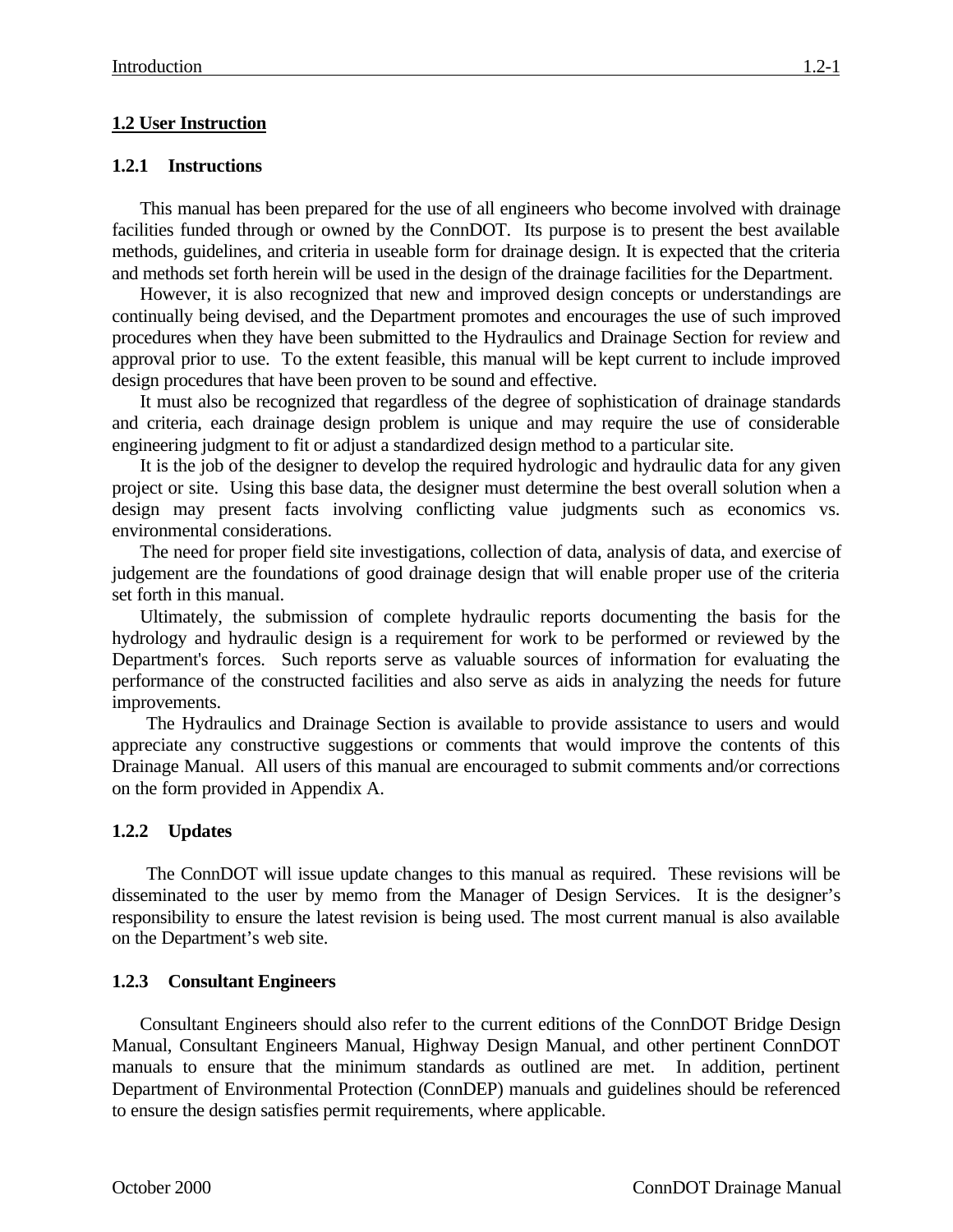### **1.2.4 Hydraulic Engineer Approval**

In order to ensure Quality Control/Quality Assurance on hydraulic designs **for structures which convey watercourses greater than 2.6km<sup>2</sup> (1mi<sup>2</sup> ), the engineer performing the analysis must be approved by ConnDOT on a project by project basis**. The Department requires that an individual responsible for the work be a licensed Connecticut Professional Engineer. The procedure for Department approval is outlined in the CE Manual. Approval requests for previously qualified engineers to work on other State projects will not require the resubmission of a resume. However, an approval request for the current project together with a copy of the Department's prior approval letter and an updated list of hydraulic designs performed by the candidate is required.

## **1.2.5 ConnDOT Highway Encroachment Permit**

In accordance with the Highway Encroachment Permit Regulations, this manual shall be used in conjunction with all Highway Encroachment permits which require modifications to existing systems and/or new drainage facilities within the State's right of way. The facilities and supporting documentation shall conform to all requirements set herein or as required by the District Drainage Engineer.

#### **1.2.6 Major Traffic Generators**

This manual shall be used as a basis for all activities affecting State drainage facilities as related to the proposed development. As a minimum, the applicant shall include a narrative addressing the following:

- 1. The existing and proposed drainage patterns on the site. This section would specifically state the following; (a) Existing drainage patterns are being maintained on the proposed site and there is no diversion(s) of storm water runoff; (b) There is a proposed storm water diversion(s) that is directed away from a State drainage facility or (c) There is a proposed storm water diversion(s) that is directed to a State drainage facility. Diversion of storm water runoff to State drainage facilities is generally not approved unless appropriate drainage rights are obtained from affected downstream property owners.
- 2. The proposed drainage design and its relation to any adjacent existing State drainage facilities. The effect of the proposed site development and drainage design on State drainage facilities should be described. While it is recognized that it may not be possible to include final drainage design and computations early in the development of the project, sufficient information should be provided to demonstrate that the proposal is feasible.
- 3. The features included in the proposed drainage design to treat storm water and enhance storm water quality for sites involving a direct connection to a State drainage system.

Topographic plans with contours showing existing and proposed drainage areas, including any off-site areas draining toward the project, are required.

It should be noted that if a ConnDOT encroachment permit is required, then Section 1.2.5 must be complied with.